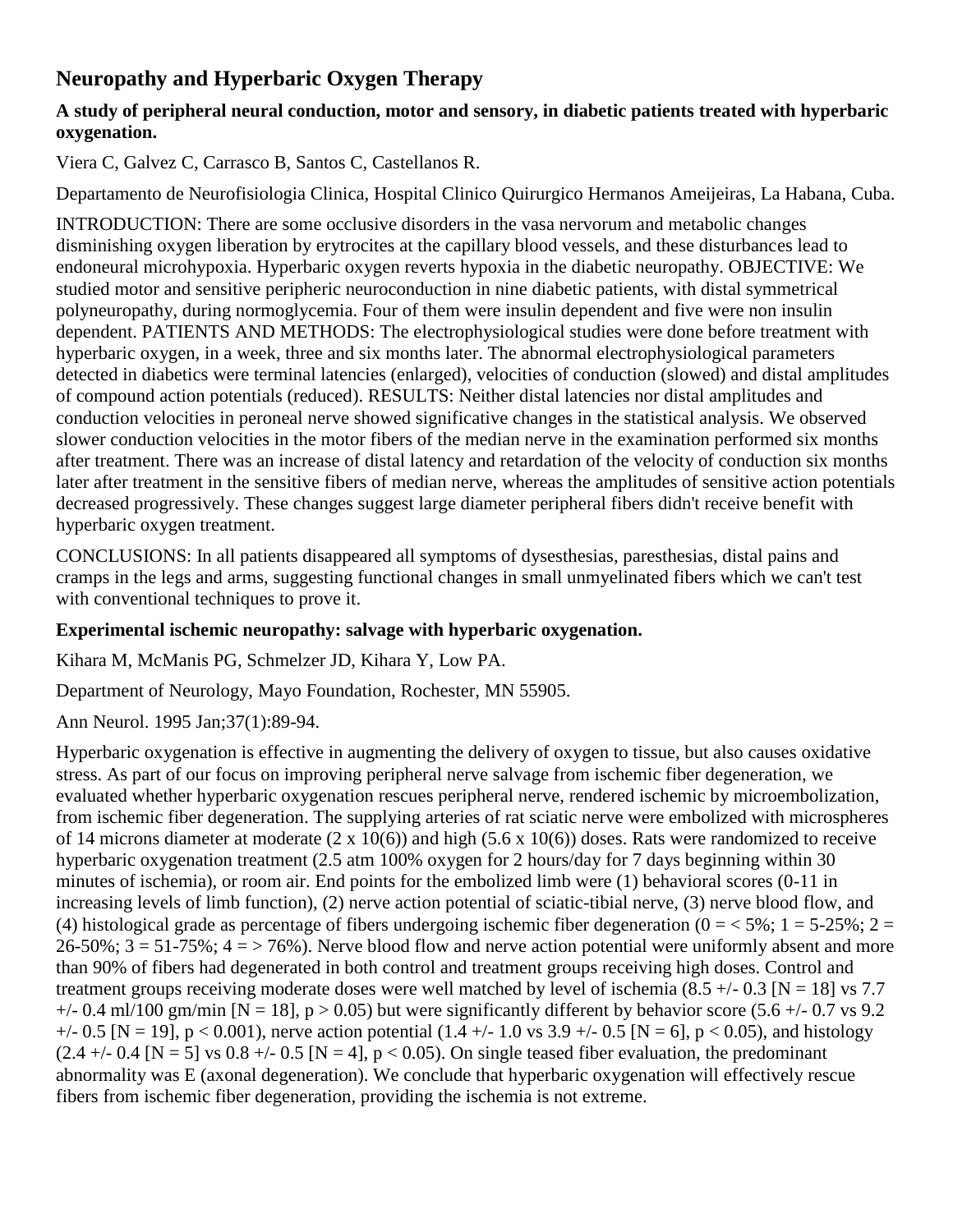#### **Effect of hyperbaric oxygenation on normal and chronic streptozotocin diabetic peripheral nerves.**

### **Low PA, Schmelzer JD, Ward KK, Curran GL, Poduslo JF.**

Department of Neurology, Mayo Clinic, Rochester, Minnesota 55905.

Hyperbaric oxygenation is known to affect energy metabolism and endothelial cell structure and function, but its effects on peripheral nerve have not been reported. We investigated whether it would (i) reverse established streptozotocin-induced diabetic neuropathy, a condition in which endoneurial hypoxia exists; (ii) affect energy metabolism in nerve; and (iii) alter the blood-nerve barrier. Sprague-Dawley rats that had been diabetic for 3 months and age-matched controls were used in these studies. One diabetic group and one control group were treated with hyperbaric oxygenation (2 atm for 2 h, 5 days/week) for 4 weeks. Identical groups remained in room air. Sciatic nerve adenosine triphosphate (ATP), creatine phosphate, lactate, and glucose concentrations showed similar changes at rest in both room air and after hyperbaric oxygenation. Nerves of control and diabetic groups exhibited increased lactate production and increased utilization of glucose, ATP, and creatine phosphate after 15 min of anoxia. The albumin blood-nerve barrier index was increased in control and diabetic nerves after hyperbaric treatment. Nerve conduction velocity was reduced in the diabetic-room air group and not improved by hyperbaric oxygenation. Caudal nerve action potential, which was significantly reduced in this group, was normalized after hyperbaric treatment. Resistance to ischemic conduction failure was increased in untreated diabetic nerve but not significantly different from controls after hyperbaric exposure. These findings indicate that treatment with hyperbaric oxygenation will partially reverse the neuropathy encountered in chronic diabetes. The biochemical changes are suggestive of enhanced nerve energy metabolism induced by hyperbaric oxygenation. The altered albumin blood-nerve barrier index presumably results from the action of free radicals on endothelial cells.

#### **The effectiveness of intermittent hyperbaric oxygen in relieving drug-induced HIV-associated neuropathy.**

Jordan WC.

Department of Internal Medicine, Charles R. Drew University of Medicine and Science, King-Drew Medical Center, Los Angeles, California 90059, USA.

This 3-month study evaluated the effects of hyperbaric oxygen on drug-induced neuropathies in 22 patients with human immunodeficiency virus. All patients included in the study had been taking an antiretroviral medication for at least 12 months and had subjective symptoms of numbness or tingling, lethargy, and a decrease in deep tendon reflex. Patients with an active substance abuse history or Kaposi's sarcoma were excluded. Of the 20 patients who completed the series, 17 had significant improvement, 2 had a demyelinating disorder that may have affected the outcome, and 1 had no change.

#### **Effect of hyperbaric oxygen therapy on nerve regeneration in early diabetes.**

Aydin A, Ozden BC, Karamursel S, Solakoglu S, Aktas S, Erer M.

Department of Plastic and Reconstructive Surgery, Instanbul Medical Faculty, Istanbul, Turkey. atakanaydin@yahoo.com

Nerve regeneration in diabetes is essential for reversal of neuropathy as well as the recovery of nerves from injury due to acute nerve compression and entrapment. Endoneural hypoxia due to hyperglycemia-induced blood flow reductions is observed early in the course of diabetes, and the resultant ischemia plays a role in the diminished neural regeneration. Hyperbaric oxygen therapy is capable of producing tissue hyperoxia by raising